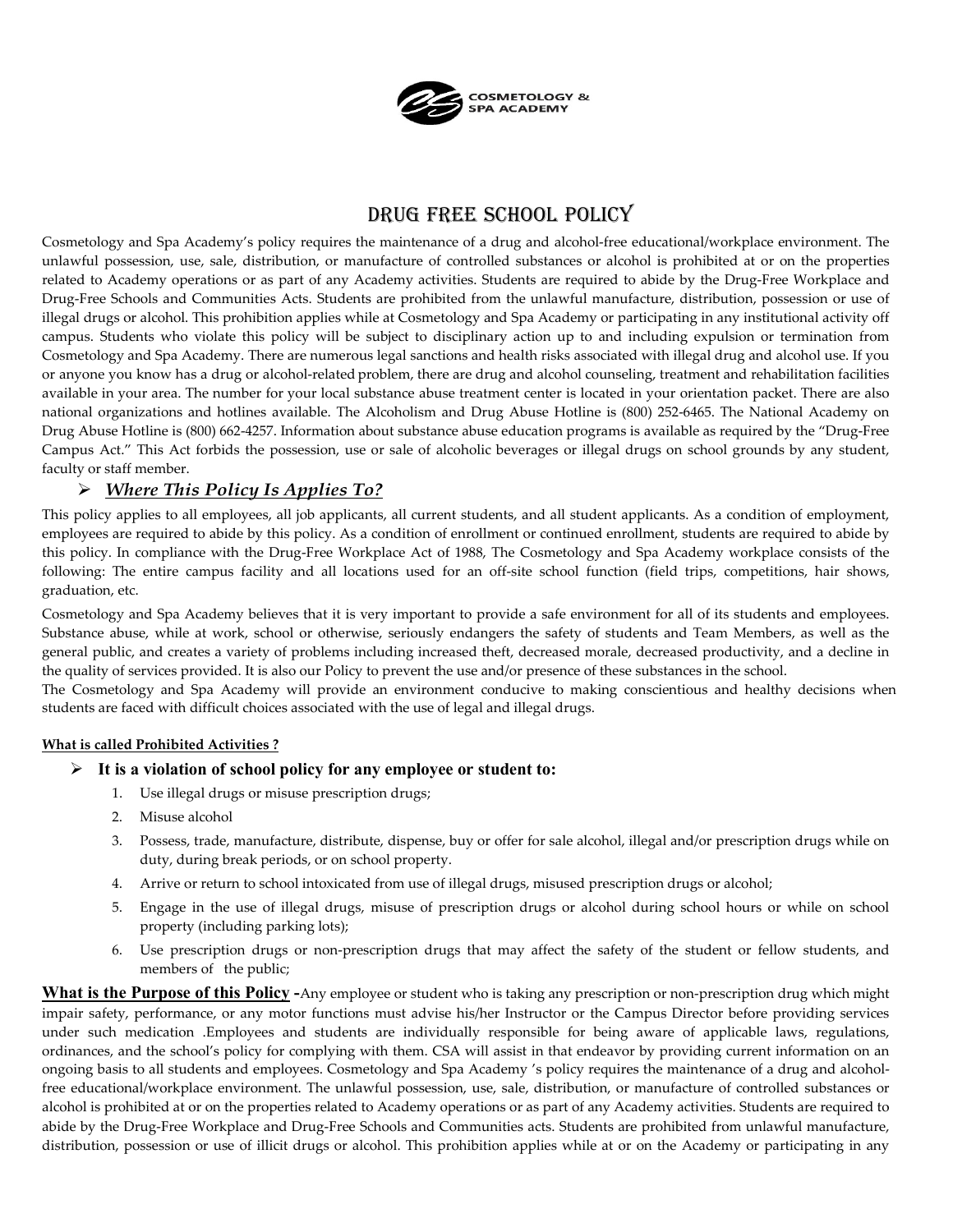institutional activity off campus. Students who violate this policy will be subject to disciplinary action up to and including expulsion or termination from The Cosmetology and Spa Academy. There are numerous legal sanctions and health risks associated with illicit drug and alcohol use. If you or anyone you know has a drug or alcohol-related problem, there are drug and alcohol counseling, treatment and rehabilitation facilities available in your area.. The number for your local substance abuse treatment center is located in your orientation packet. There are also national organizations and hotlines available. The Alcoholism and Drug Abuse Hotline is (800) 252-6465. The National Academy on Drug Abuse Hotline is (800) 662-4257.Information about substance abuse education programs is available as required by the "Drug-Free Campus Act." This Act forbids the possession, use or sale of alcoholic beverages or illegal drugs on school grounds by any student, faculty or staff member.

# **Drug & Alcohol Health Risks**

**►** Alcohol: People drink to socialize, celebrate, and relax. Alcohol often has a strong effect on people—and throughout history, people have struggled to understand and manage alcohol's power. Why does alcohol cause people to act and feel differently? How much is too much? Why do some people become addicted while others do not?

Alcohol's effects vary from person to person, depending on a variety of factors, including:

- How much you drink
- How often you drink
- Your age
- Your health status
- Your family history

While drinking alcohol is itself not necessarily a problem—drinking too much can cause a range of consequences, and increase your risk for a variety of problems.

 **Cocaine:** Cocaine is a powerfully addictive stimulant drug. Cocaine increases levels of the natural chemical messenger dopamine in brain circuits controlling pleasure and movement. This flood of dopamine ultimately disrupts normal brain communication and causes cocaine's high.

Short-term effects include constricted blood vessels, nausea, faster heartbeat, extreme happiness and energy, irritability and paranoia. Long-term effects include nosebleeds, severe bowel decay, higher risk of contracting HIV, hepatitis C, and other bloodborne diseases, malnourishment, restlessness, and severe paranoia with auditory hallucinations. A person can overdose on cocaine, which can lead to death.

- *Marijuana:* Marijuana contains the mind-altering chemical THC and other related compounds. THC over-activates certain brain cell receptors, resulting in effects such as altered senses, changes in mood, impaired body movement, difficulty with thinking and problem-solving, and impaired memory and learning. Marijuana use can have a wide range of health effects, including hallucinations and paranoia, breathing problems, and possible harm to a fetus's brain in pregnant women. Marijuana use can cause some very uncomfortable side effects, such as anxiety and paranoia and, in rare cases, extreme psychotic reactions. Marijuana use can lead to a substance use disorder, which can develop into an addiction in severe cases.
- *Hallucinogens and Dissociative Drugs:* Hallucinogens and dissociative drugs—which have street names like acid, angel dust, and vitamin K—distort the way a user perceives time, motion, colors, sounds, and self. These drugs can disrupt a person's ability to think and communicate rationally, or even to recognize reality, sometimes resulting in bizarre or dangerous behavior. Hallucinogens such as LSD, psilocybin, peyote, DMT, and ayahuasca cause emotions to swing wildly and real-world sensations to appear unreal, sometimes frightening. Dissociative drugs like PCP, ketamine, dextromethorphan, and Salvia divinorum may make a user feel out of control and disconnected from their body and environment. In addition to their short-term effects on perception and mood, hallucinogenic drugs are associated with psychotic-like episodes that can occur long after a person has taken the drug, and dissociative drugs can cause respiratory depression, heart rate abnormalities, and a withdrawal syndrome.

Methamphetamine: The abuse of methamphetamine—a potent and highly addictive stimulant—remains an extremely serious problem in the United States. The consequences of methamphetamine abuse are terrible for the individual––psychologically, medically, and socially. Abusing the drug can cause memory loss, aggression, psychotic behavior, damage to the cardiovascular system, malnutrition, and severe dental problems.

Methamphetamine abuse has also been shown to contribute to increased transmission of infectious diseases, such as hepatitis and HIV/AIDS.

# *Reasonable Search:*

To ensure that illegal drugs and alcohol do not enter or affect the school, Cosmetology and Spa Academy reserves the right to search all vehicles, containers, lockers, or other items on school property in furtherance of this Policy. Individuals may be requested to display personal property for visual inspection upon the school's request. Searches will be conducted only where Cosmetology and Spa Academy has reason to believe that the student has violated the School's Policy. Failure to consent to a search or display of personal property for visual inspection will be grounds for discipline, up to and including termination from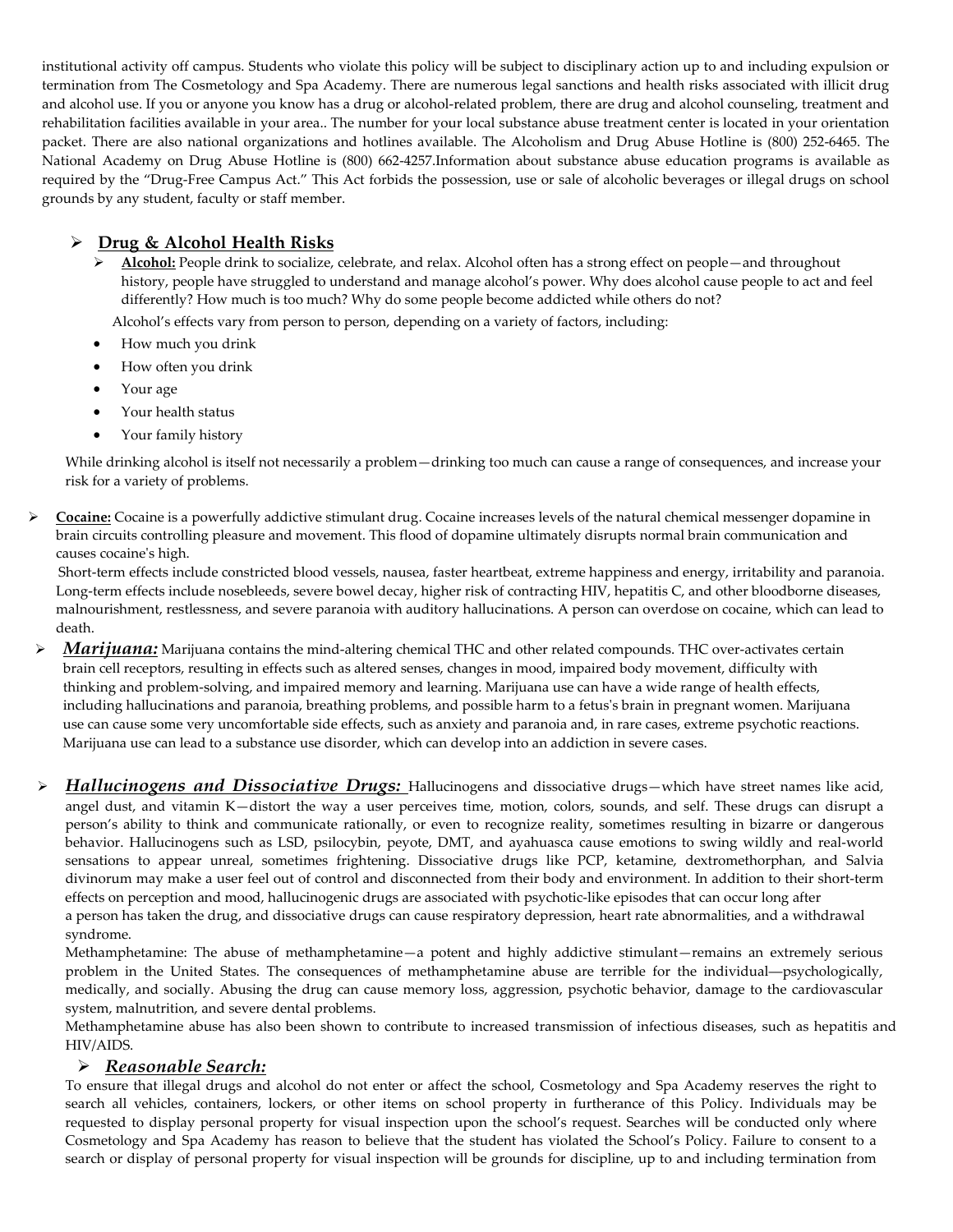the program or denial of access to school premises. Searches of a student's personal property will take place only in the student's presence. All searches under this policy will occur with the utmost discretion and consideration for the student involved. Individuals may be required to empty their pockets, but under no circumstances will a student be required to remove articles of clothing to be physically searched.

# *Actions Required of Employees or Students:*

If an employee or student suspects that she/he has a substance abuse problem, the employee or student is expected to contact a counselor acceptable to the Cosmetology and Spa Academy. Any employee or student who voluntarily seeks assistance or rehabilitation for drug or alcohol misuse prior to being subject to testing under this policy shall not be subject to disciplinary action for violation of the Policy, as long as the employee or student continues to participate satisfactorily in the counseling or rehabilitation program. The employee or student must obtain a work release from the counselor or treatment provider before returning to work or school. Any investigation by law enforcement or conviction for Controlled Substance or Alcohol activity may be cause for dismissal from employment or school. Failure to report any conviction for illegal drug use or alcohol misuse to Cosmetology and Spa Academy may result in immediate termination from employment or school attendance.

The use of prescription or over the counter medications that may impair an employee or student's ability to safely or adequately perform his/her duties must be reported to the employee's or student's supervisor. Some medication use may require reassignment or temporary leave of absence without pay. Employees and students must take all medication as directed on the medication label and must heed any warnings listed on the medication's label.

## **What is the Disciplinary Action that the Academy reserves the right to apply ?**

A prospective employee/applicant who has a positive test or "refusal to test" may not be considered for employment. An employee who violates this Cosmetology and Spa Academy policy may be immediately removed from duty and subject to disciplinary action up to and including termination.

A prospective student/applicant who has a positive test or "refusal to test" may not be further considered for enrollment to Cosmetology and Spa Academy. Any current student who has a positive test may be required to reimburse Cosmetology and Spa Academy for the cost of the test. Students who violate this policy may be put on permanent probation and are subject to monthly follow-up drug and/or alcohol tests, at the student's expense.

- *A student's First Violation* may result in immediate removal from class attendance, until the student can pass a "return to duty" drug and/or alcohol test, at the student's expense.
- *A student's Second Violation* may result in immediate termination from CSA. A student may apply for re-entry to school after they have been evaluated by a substance abuse. The written notice must be provided by the counselor or the doctor before the students will be readmitted. The release should document the student's compliance and participation with all counseling or treatments recommended by the substance abuse counselor. The student must then pass a return to duty drug and/or alcohol test at student expense.
- *A student's Third Violation* may result in immediate termination from school and he/she will not be eligible for re-entry.
- Employees and students who violate this policy by illegally selling, manufacturing or distributing controlled substances or alcohol may be terminated from employment or enrollment.

## **Drug Testing Circumstances:**

*Pre-employment or Pre-enrollment Procedures*: Prospective employees or students may be asked to submit to a drug test at CSA. Employment or acceptance/enrollment at Cosmetology and Spa Academy will be offered to those who successfully pass the preemployment or pre-enrollment drug test. Refusal to consent to a pre-employment or pre-enrollment drug test, or Positive, Adulterated or Substituted test results may terminate any action towards permanent employment or enrollment as a student. *Post-Accident Tests:* Cosmetology and Spa Academy may require Drug and/or Alcohol testing of any employee or student involved in an on-the-job or in-school accident/injury where the following occurs:

- A fatality,
- An injury to an employee, student, client or other individual that requires medical attention away from the school or accident scene, or
- Damage to school property that exceeds \$500.00.

Post-accident testing may be required of any individual whose actions or inaction could have reasonably contributed to the cause of the accident.

*Reasonable Suspicion*: Reasonable suspicion Drug and/or Alcohol testing may be done in cases where there is a reasonable belief by a supervisor that an employee or student may be using a Controlled Substance, using alcohol while at work, or reporting to work under the influence of Alcohol or a Controlled substance, using prescription drugs illegally or any other violation of school policy. Reasonable suspicion or For-Cause tests may be required when there is any of the following:

- 1. Observable phenomena (actual use, possession, odors, etc.);
- 2. Abnormal behavior or physical characteristics; or
- 3. A drug-related investigation, arrest or conviction or an investigation of theft.

*Random Testing*: unannounced random Drug and/or Alcohol Testing may be conducted on all employees or students and will be administrated by a third-party administrator.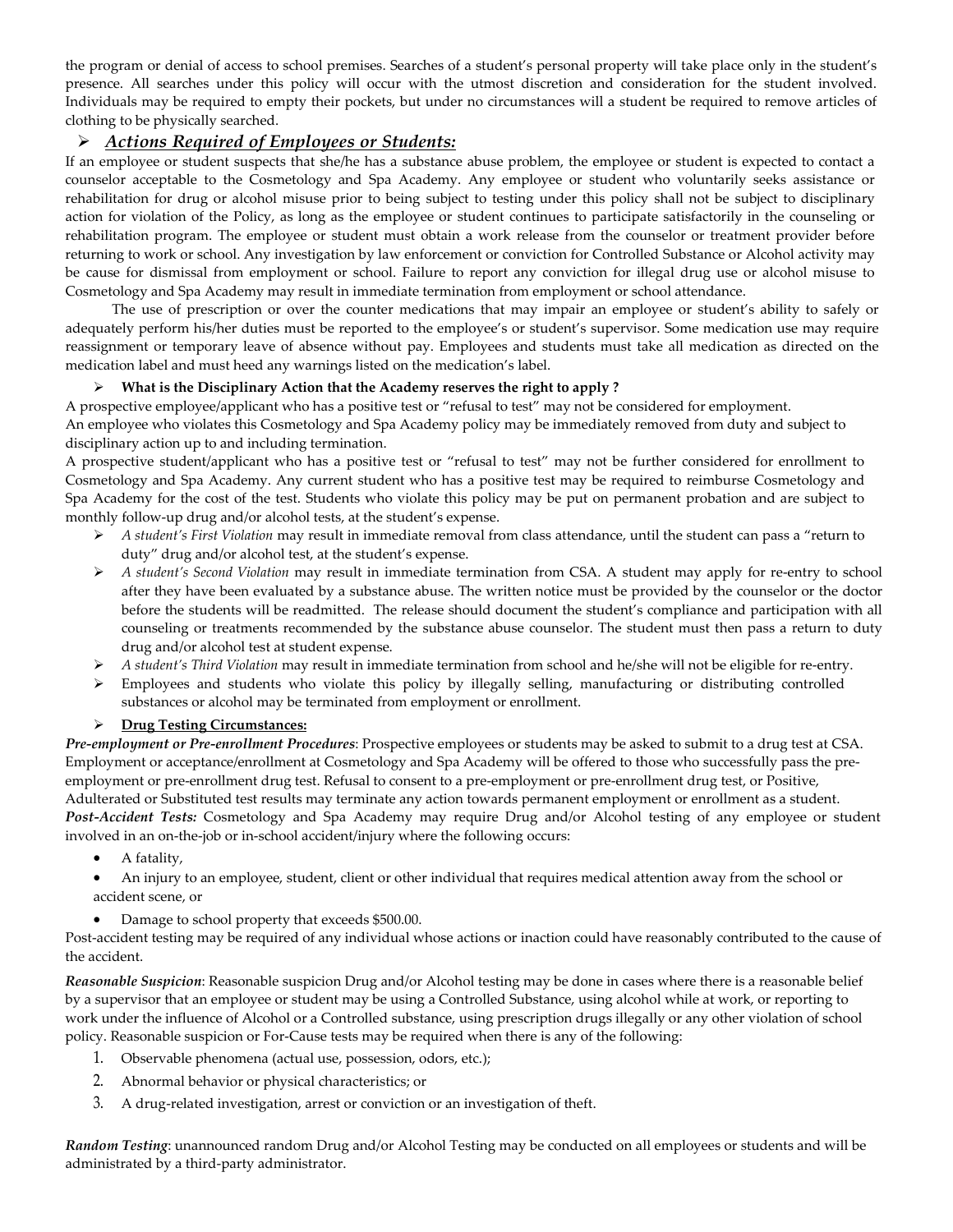Selection for random testing will be computer generated. All employees/students will have an equal chance of selection in each selection period.

*Unit or Blanket Testing*: Drug and/or Alcohol testing of all company employees/students or all employees/students in one location or job category may conducted at the discretion of Cosmetology and Spa Academy

*Return to Duty Testing:* The test result must be negative before student/employee can return to duty or attend class.

*Follow-up Testing:* After a violation of this policy and return to duty, an employee or student is subject to unannounced Drug and/or Alcohol testing, the schedule of follow-up testing will be determined by the counselor or Cosmetology and Spa Academy. *Refusal of Testing:* A refusal of testing will be treated as a positive test.

**Definitions:** "Alcohol" means the intoxicating agent in beverage alcohol, ethyl alcohol, or ther low molecular weight alcohols including methyl and isopropyl alcohol.

"Alcohol Testing" means to be tested by a certified breath-alcohol technician, using a DOT approved breath testing devise or a DOT approved initial screening device. Blood and urine alcohol testing may also be used at the discretion of the school.

"Controlled Substance or drug" means any prescribed drug or controlled substance including those assigned by 21 U.S.C. 802 and includes all Substances listed on Schedule I through Schedule V, as they may be revised from time-to-time (21 CFR 1308), including but not limited to:

| Marijuana    | Benzodiazepines     | <b>Narcotics</b>    |
|--------------|---------------------|---------------------|
| Cocaine      | <b>Barbiturates</b> | Phencyclidine (PCP) |
| Amphetamines | Opiates             | Other Hallucinogens |

"Drug Testing" or "Drug Test" means the scientific analysis for the presence of drugs or their metabolites in specimens from the human body. Analysis will include separate screening and confirmation tests.

"Employee" means any person or officer in the service of the employer for compensation.

"Prospective Employee" means any person who has made a written or oral application to become an employee of the school.

"Reasonable Suspicion" or "For-Cause Testing" means an articulated belief, based on recorded specific facts and observations, and reasonable inference drawn from those facts and observations, than an employee or student is in violation of this policy.

"Sample" or "Specimen" means any sample of urine, blood, breath, saliva, or hair used for drug or alcohol testing.

"On Duty" means all working or school hours including meal or break periods, regardless of whether the employee or student is on the school premises, and at any time the employee or student represents the school in any capacity, including operating school equipment or vehicles.

"Medical Review Officer (MRO)" means a licensed physician with knowledge of drug abuse disorders that is used by the school to determine and verify if a legitimate or medical explanation exists for a positive, adulterated, substituted or invalid drug test result.

"Use" means to consume, sell, purchase, manufacture, distribute, be under the influence of, report to work or school under the influence of, or be in the possession of drugs or alcohol. The term use shall also include the presence of drugs or alcohol in the body of an employee or student, including the presence as a metabolite, the use of a prescription drug without a valid prescription from a health care provider, and not using a prescription drug as prescribed by the authorizing health care provider.

"Positive Drug Test" means the drug test levels on both the screening test and the confirmation test are at or above the level recognized as positive by the U.S. Department of Health and Human Services, in its Mandatory Guidelines for Federal Workplace Drug Testing Programs, or the standard cutoff levels set by the laboratory; and the MRO has verified the test result as positive.

"Positive Alcohol Test" means test levels on both the initial test and the confirmation test are .04 percent or greater.

"Adulterated" means a specimen that contains a substance that is not expected to be present in human urine, or contains a substance expected to be present but is at a concentration so high that it is not consistent with human urine.

"Substituted" means a specimen with creatinine and specific gravity values that are so diminished or divergent that they are not consistent with human urine.

"Actual knowledge" means knowledge by a supervisor that an employee or student has used alcohol or controlled substances based on the supervisor's direct observation of the individual, or an individual's admission of alcohol or controlled substance use.

Direct observations as used in this definition means observation of alcohol or drug use and does not include observation of behavior or physical characteristics sufficient to warrant a reasonable suspicion test.

# **How Can Identify Abusive Behaviors?**

The following information will serve as a simple guideline that may help to indicate that you or someone else may be having default with substance abuse.

Abusive behavior varies with the user; however, in general actions will manifest themselves in a person's life either socially, mentally, and/or physically. Alcohol is the most widely abused drug in the United States; however, indicators show that there are growing trends in the area of abuse of over-the-counter medications and prescription drug abuse. Persons who are under the influence of drugs and alcohol tend to display behaviors such as certain physical symptoms including but not limited to: reduced or slow motor skills, either increased or decreased verbal interaction, verbal skill depletion, increased or decreased physical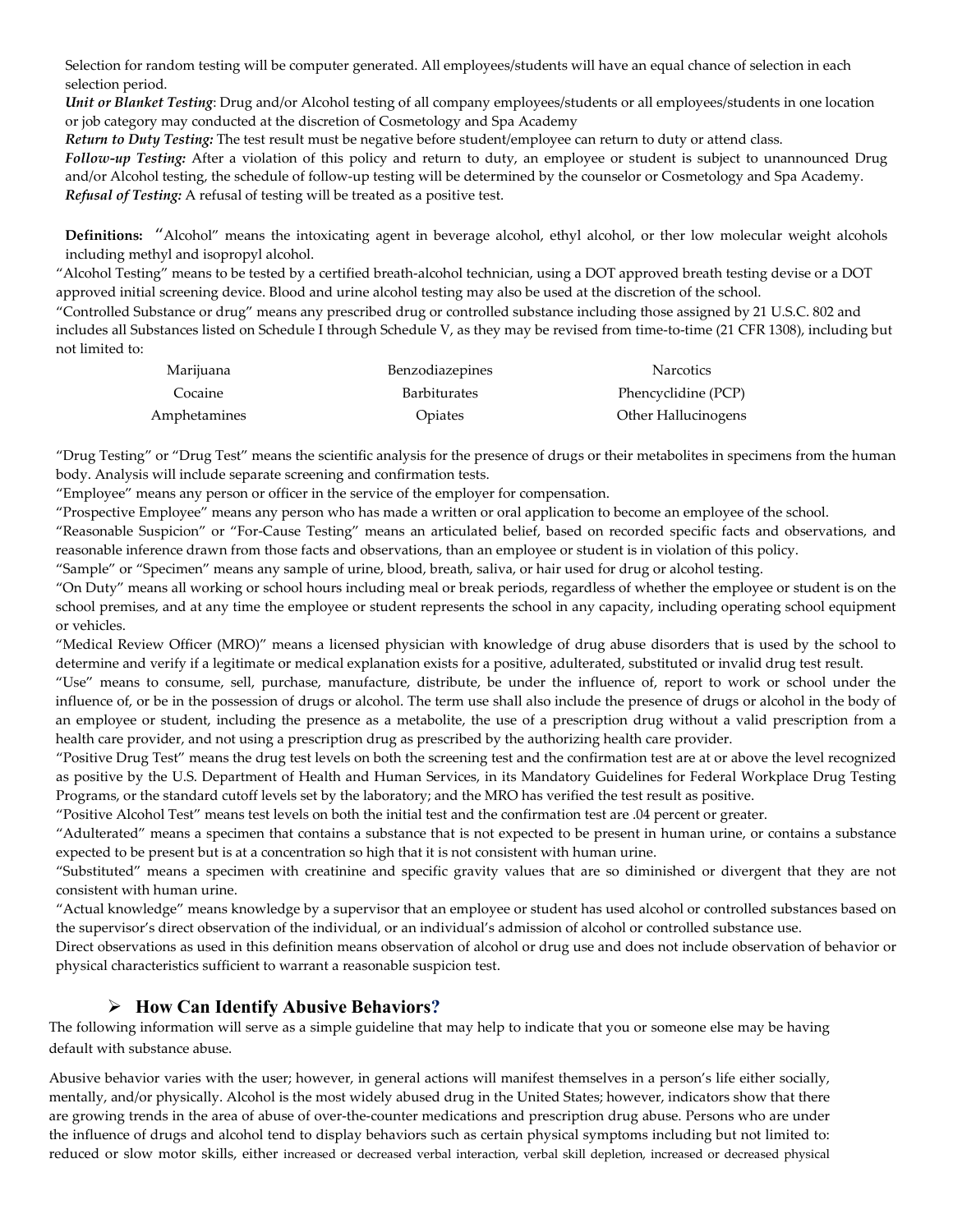contact, loss of or increased appetite, and aggressive behavior. Additionally, persons abusing may have social or economic issues that arise due to the use and/or abuse of these substances. There are also health risk indicators that may be helpful in the identification of abusive behavior. The brain is affected heavily by drugs and alcohol; it affects the ability to think and respond quickly. People also tend to have issues with depression, paranoia, convulsions, comas, and even death can result. Not only does the person using the substance subject him or herself to all sorts of health risks, drug and alcohol abuse can, and in many cases does, cause grief and discomfort to innocent people.

#### **How To Deal With Persons Under The Influence?**

 Because of the different reactions that different people display or manifest when under the influence, all employees/students are advised to use caution when dealing with such a person. It is recommended that documentation shall be provided by person(s) with direct involvement in the incident and/or accident resulting from the use of a controlled substance of the person(s). A report must be files with the police station.

#### **Medical Review Officer (MRO):**

In the case of a Positive, Adulterated, Substituted or Invalid test result, the employee or student or prospective employee or student may have the right to discuss and explain the results, including the right to advise the MRO of any medication prescribed by his/her physician, which may have affected the results of the test.

#### **Contesting a Test Result:**

If an employee, student or applicant believes the laboratory analysis is in error, he/she will have 72 hours to request the re-analysis of the original urine specimen that was verified as positive, adulterated or substituted. The cost of re-analysis is at the employee or student expense. If the secondary laboratory does not detect the same controlled substance, the individual may be reimbursed the cost of re-analysis.

#### **Confidentiality:**

All information, interviews, reports, statement memoranda and drug test results, written or otherwise, received by the Cosmetology and Spa Academy as part of this drug testing program are confidential communications. Unless authorized by state laws, rules or regulations, the school will not release such information without a written consent form signed voluntarily by the person tested. Information on drug testing results will not be released unless such information or records are compelled by a court or a professional or occupational licensing board.

#### **Alcohol & Drug Prevention & Treatment Resources Available**

The School highly recommends the use of all resources available to prevent the addictions on drug and alcohol abuse. There is counseling, rehabilitation, and treatment centers located in most major cities and/or associated with local hospitals and health clinics. The yellow pages of the local phone directory are an excellent source. Look under the heading: *Drug Abuse and Addiction – Information for Treatment*; or under *Alcohol Abuse and Treatment.* Here are some useful sites on internet: [www.stopaddiction.com;](http://www.stopaddiction.com;/) [www.soberrecovery.com;](http://www.soberrecovery.com/) <https://www.chicagoaa.org/>

The Cosmetology and Spa Academy encourages its students and employees to live a healthy lifestyle free from the use of controlled substances. Some of the other alternatives are sport, physical activities, cultural events or volunteerism.

#### **Prevention and Treatment Centers:**

#### **SAMHSA National Helpline 1-800-662-4357**

Crystal Lake location [: https://www.freerehabcenters.org/city/il-crystal\\_lake](https://www.freerehabcenters.org/city/il-crystal_lake) Schaumburg location [; https://www.freerehabcenters.org/city/il-schaumburg](https://www.freerehabcenters.org/city/il-schaumburg) Elgin location:<https://www.freerehabcenters.org/city/il-elgin> Rockford location[: https://www.kpcounseling.com/condition-information/substance-abuse-assessments/](https://www.kpcounseling.com/condition-information/substance-abuse-assessments/)

#### **Drug and Alcohol Policy Review - Biennial Review:**

The Cosmetology and Spa Academy will review the drug and alcohol prevention program every two years on the even number year. Any recommendations/data and or assistance available to substance abusers will be updated and distributed to all students and staff of Cosmetology and Spa Academy.

#### **Federal, State And Local Penalties- Punishable Law**

Local, state, and federal laws exist that may be used to punish violators. Penalties can range from suspension, revocation or denial of a driver's license to 20-50 year's imprisonment without benefit of parole. Property may be seized, or community services and/or restitution may be mandated.

# **Overview of Federal Controlled Substance Penalties**

The Controlled Substances Act (CSA) places all substances which were in some manner regulated under existing federal law into one of five schedules. This placement is based upon the substance's medical use, potential for abuse, and safety or dependence liability. The Act also provides a mechanism for substances to be controlled (added to or transferred between schedules) or decontrolled (removed from control). The procedure for these actions is found in Section 201 of the Act (21U.S.C. §811).

The CSA provides penalties for unlawful manufacturing, distribution, and dispensing of controlled substances. The penalties are basically determined by the schedule of the drug or other substance, and sometimes are specified by drug name, as in the case of marijuana. As the statute has been amended since its initial passage in 1970, the penalties have been altered by Congress. The following charts are an overview of the penalties for trafficking or unlawful distribution of controlled substances.

## **Notice of Federal Student Aid (FSA) Penalties for Drug Law Violations:**

The Higher Education Opportunity Act requires institutions to provide to every student upon enrollment a separate, clear and conspicuous written notice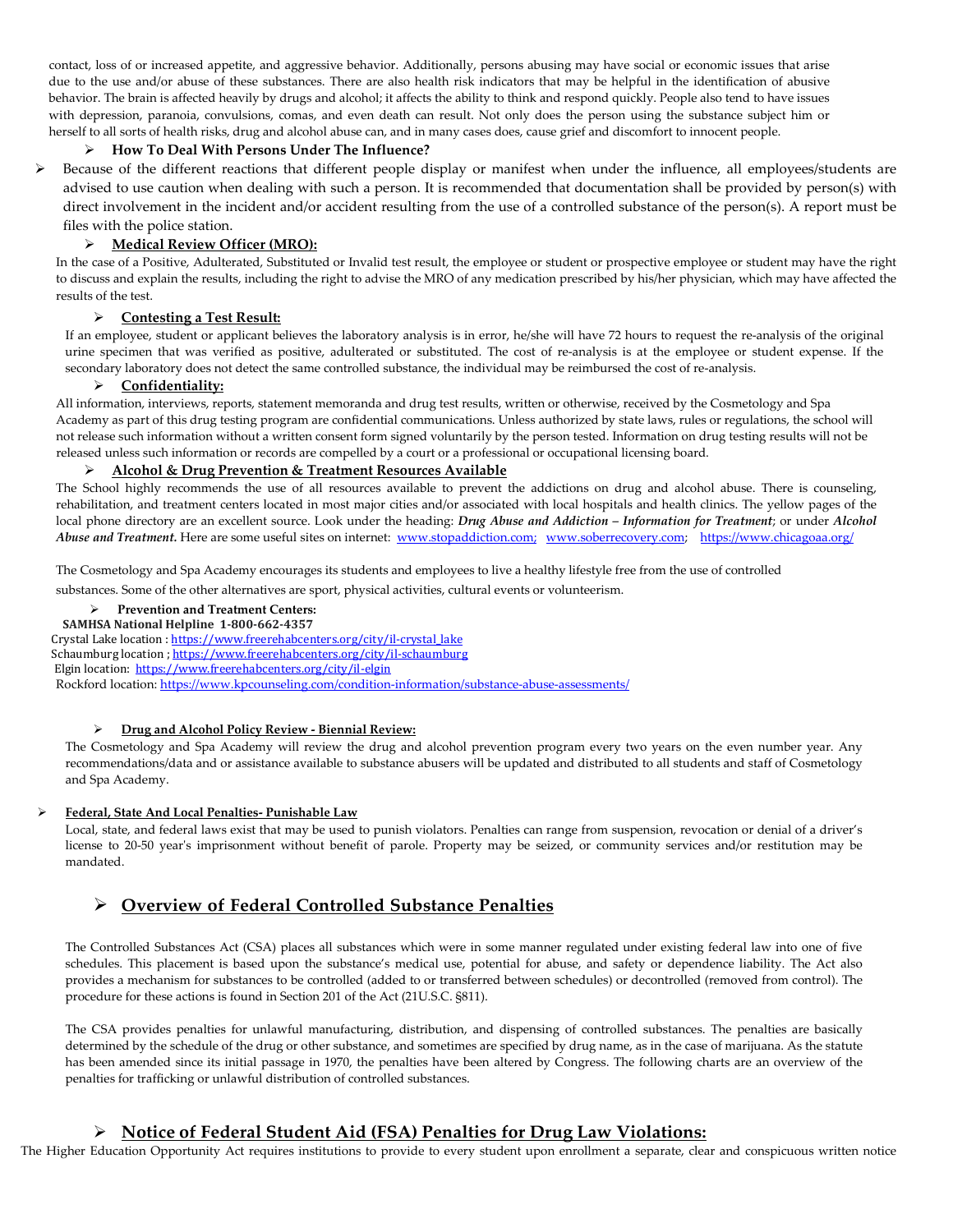with information on the penalties associated with drug-related offenses under existing section 484(r) of the HEA. It

also requires an institution to provide a timely notice to each student who has lost eligibility for any grant, loan, or work-study assistance as a result of penalties under 484(r)(1) of the HEA a separate clear, and conspicuous written notice that notifies the student of the loss of eligibility and advises the student of the ways in which to regain eligibility under section 484(r)(2) of the HEA. Students are hereby notified that federal guidelines mandate that a federal or state drug conviction can disqualify a student for Federal Student Aid funds. Convictions only count if they were for an offense that occurred during a period of enrollment for which the student was receiving Title IV aid— they do not count if the offense was not during such a period. Also, a conviction that was reversed, set aside, or removed from the student's record does not count, nor does one received when he/she was a juvenile, unless the student was tried as an adult.

The Higher Education Act of 1965 as amended (HEA) suspends aid eligibility for students who have been convicted under federal or state law of the sale or possession of drugs, if the offense occurred during a period of enrollment for which the student was receiving federal student aid (grants, loans, and/or workstudy). If you have a conviction(s) for these offenses, call the Federal Student Aid Information Center at 1-800-4-FED-AID (1-800-433- 3243) to complete the "Student Aid Eligibility Worksheet" to find out how this law applies to you.

If you have lost federal student aid eligibility due to a drug conviction, you can regain eligibility if you pass two unannounced drug tests conducted by a drug rehabilitation program that complies with criteria established by the U.S. Department of Education.

By completing the FAFSA, you may be eligible for nonfederal aid from states and private institutions even if ineligible for Federal Aid. If you regain eligibility during the award year, notify your financial aid administrator immediately. If you are convicted of a drug-related offense after you submit the FAFSA, you might lose eligibility for federal student aid, and you may be liable for returning any financial aid you received during a period of ineligibility.

# FEDERAL TRAFFICKING PENALTIES

| DRUG/SCHEDULE                              | <b>OUANTITY</b>              | <b>PENALTIES</b>                                                                                                 | <b>OUANTITY</b>              | <b>PENALTIES</b>                                                            |
|--------------------------------------------|------------------------------|------------------------------------------------------------------------------------------------------------------|------------------------------|-----------------------------------------------------------------------------|
| Cocaine (Schedule II)                      | 500-4999<br>grams<br>mixture | First Offense: Not less than 5 yrs,<br>and not more than 40 yrs. If death<br>or serious injury, not less than 20 | 5 kgs or more<br>mixture     | First Offense: Not less than 10 yrs,<br>and not more than life. If death or |
| Cocaine Base (Schedule 28–279 grams<br>II) | mixture                      | or more than life. Fine of not<br>more than \$5 million if an                                                    | 280 grams or<br>more mixture | serious injury, not less than 20 or<br>more than life. Fine of not more     |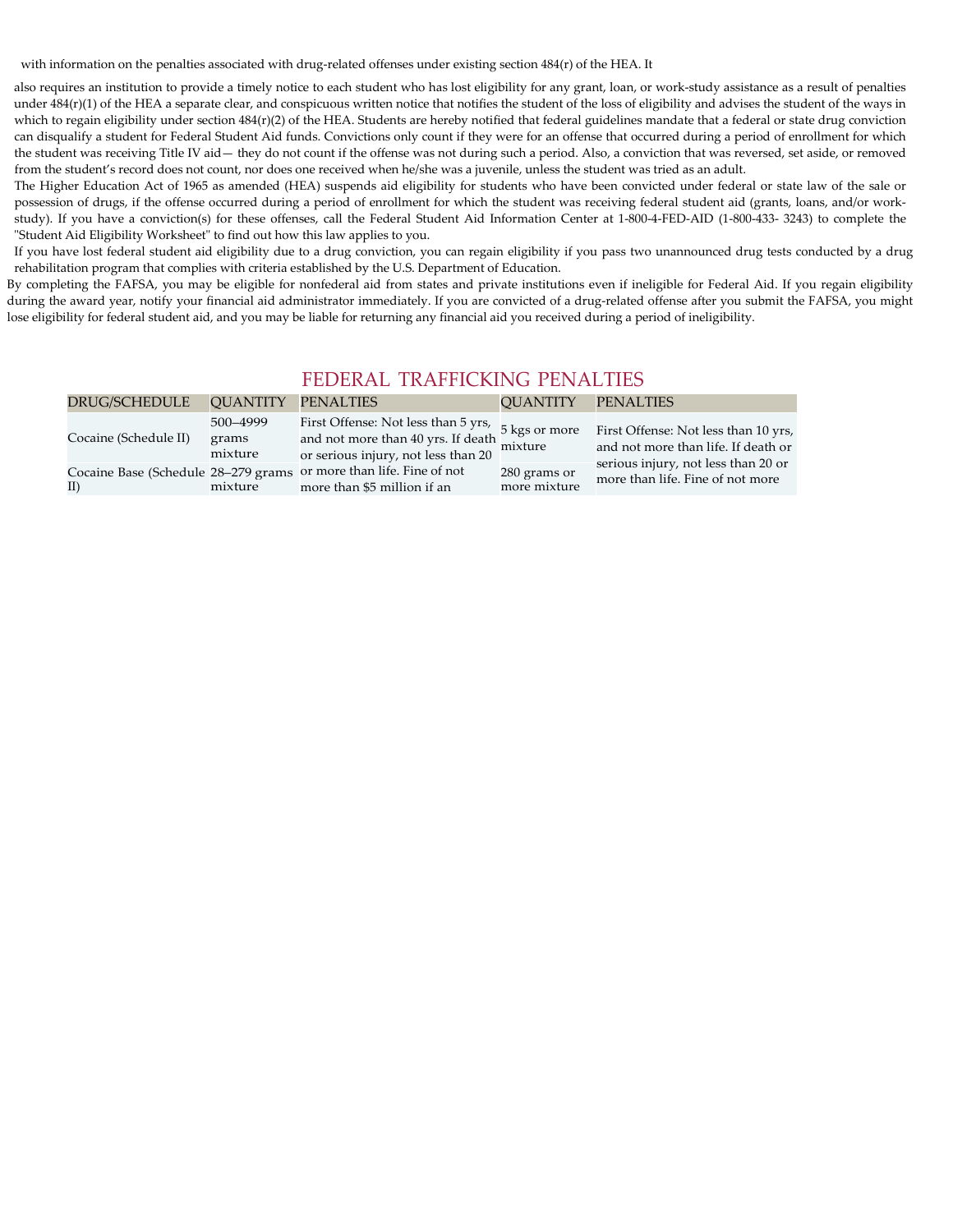| Fentanyl (Schedule II)                                                                                                                | mixture                                               | 40–399 grams individual, \$25 million if not an<br>individual.                                                                                                                                                                                                                                                                                                  | 400 grams or<br>more mixture                                | than \$10 million if an individual,<br>\$50 million if not an individual.                                                                                                                                                                                                            |
|---------------------------------------------------------------------------------------------------------------------------------------|-------------------------------------------------------|-----------------------------------------------------------------------------------------------------------------------------------------------------------------------------------------------------------------------------------------------------------------------------------------------------------------------------------------------------------------|-------------------------------------------------------------|--------------------------------------------------------------------------------------------------------------------------------------------------------------------------------------------------------------------------------------------------------------------------------------|
| Fentanyl<br>Ana-logue (Schedule I) mixture                                                                                            | $10 - 99$ grams                                       | Second Offense: Not less than<br>10 yrs, and not more than life. If                                                                                                                                                                                                                                                                                             | 100 grams or<br>more mixture                                | Second Offense: Not less than<br>20 yrs, and not more than life. If                                                                                                                                                                                                                  |
| Heroin (Schedule I)                                                                                                                   | 100-999<br>grams<br>mixture                           | death or serious injury, life<br>imprisonment. Fine of not more<br>than \$8 million if an individual,                                                                                                                                                                                                                                                           | 1 kg or more<br>mixture                                     | death or serious injury, life<br>imprisonment. Fine of not more<br>than \$20 million if an individual,<br>\$75 million if not an individual.<br>2 or More<br>Prior Offenses:<br>Life imprisonment. Fine of not<br>more than \$20 million if an<br>individual, \$75 million if not an |
| LSD (Schedule I)                                                                                                                      | $1-9$ grams<br>mixture                                | \$50 million if not an individual.                                                                                                                                                                                                                                                                                                                              | 10 grams or<br>more mixture                                 |                                                                                                                                                                                                                                                                                      |
| Methamphetamine<br>(Schedule II)                                                                                                      | $5-49$ grams<br>pure or 50-<br>499 grams<br>mixture   |                                                                                                                                                                                                                                                                                                                                                                 | 50 grams or<br>more pure or<br>500 grams or<br>more mixture |                                                                                                                                                                                                                                                                                      |
| PCP (Schedule II)                                                                                                                     | $10-99$ grams<br>pure or 100-<br>999 grams<br>mixture |                                                                                                                                                                                                                                                                                                                                                                 | 100 gm or more<br>pure or 1 kg or<br>more mixture           | individual.                                                                                                                                                                                                                                                                          |
|                                                                                                                                       |                                                       | <b>PENALTIES</b>                                                                                                                                                                                                                                                                                                                                                |                                                             |                                                                                                                                                                                                                                                                                      |
| Other Schedule I & II<br>drugs (and any drug<br>product containing<br>Gamma Hydroxybutyric<br>Acid)<br>Flunitrazepam<br>(Schedule IV) | Any amount<br>1 gram                                  | more than life. Fine \$1 million if an individual, \$5 million if not an individual.<br>Second Offense: Not more than 30 yrs. If death or serious bodily injury, life<br>imprison- ment. Fine \$2 million if an individual, \$10 million if not an individual.                                                                                                  |                                                             | First Offense: Not more than 20 yrs. If death or serious injury, not less than 20 yrs, or                                                                                                                                                                                            |
| Other Schedule III<br>drugs                                                                                                           | Any amount                                            | First Offense: Not more than 10 years. If death or serious injury, not more that<br>15 yrs. Fine not more than \$500,000 if an individual, \$2.5 million if not an individual.<br>Second Offense: Not more than 20 yrs. If death or serious injury, not more than 30<br>yrs. Fine not more than \$1 million if an individual, \$5 million if not an individual. |                                                             |                                                                                                                                                                                                                                                                                      |
| All other Schedule IV<br>drugs                                                                                                        | Any amount                                            | First Offense: Not more than 5 yrs. Fine not more than \$250,000 if an individual, \$1<br>million if not an individual.                                                                                                                                                                                                                                         |                                                             |                                                                                                                                                                                                                                                                                      |
| Flunitrazepam<br>(Schedule IV)                                                                                                        | Other than 1<br>gram or more                          | Second Offense: Not more than 10 yrs. Fine not more than \$500,000 if an individual,<br>\$2 million if other than an individual.                                                                                                                                                                                                                                |                                                             |                                                                                                                                                                                                                                                                                      |
| All Schedule V drugs                                                                                                                  | Any amount                                            | First Offense: Not more than 1 yr. Fine not more than \$100,000 if an individual,<br>\$250,000 if not an individual.<br>Second Offense: Not more than 4 yrs. Fine not more than \$200,000 if an individual,<br>\$500,000 if not an individual.                                                                                                                  |                                                             |                                                                                                                                                                                                                                                                                      |

# FEDERAL TRAFFICKING PENALTIES—MARIJUANA

| <b>DRUG</b>            | <b>OUANTITY</b>                                                          | 1st OFFENSE                                                                                                                                                                                                                                                                           | 2 <sup>nd</sup> OFFENSE                                                                                                                                                                                                                     |
|------------------------|--------------------------------------------------------------------------|---------------------------------------------------------------------------------------------------------------------------------------------------------------------------------------------------------------------------------------------------------------------------------------|---------------------------------------------------------------------------------------------------------------------------------------------------------------------------------------------------------------------------------------------|
|                        | mixture; or 1,000 or more<br>marijuana plants                            | Marijuana (Schedule I) 1,000 kg or more marijuana Not less than 10 yrs. or more<br>than life. If death or serious<br>bodily injury, not less than 20<br>yrs., or more than life. Fine not<br>more than \$10 million if an<br>individual, \$50 million if other<br>than an individual. | Not less than 20 yrs. or more than life.<br>If death or serious bodily injury, life<br>imprisonment. Fine<br>not more than \$20 million if an<br>individual, \$75 million if other than an<br>individual.                                   |
| Marijuana (Schedule I) | 100 kg to 999 kg marijuana<br>mixture; or 100 to 999<br>marijuana plants | 40 yrs. If death or serious bodily<br>injury, not less than 20 yrs. or<br>more than life. Fine not more<br>than \$5 million if an individual,<br>\$25 million if other than an<br>individual.                                                                                         | Not less than 5 yrs. or more than Not less than 10 yrs. or more than life.<br>If death or serious bodily injury, life<br>imprisonment. Fine<br>not more than \$20 million if an<br>individual, \$75 million if other than an<br>individual. |

|                         | Marijuana (Schedule I) More than 10 kgs hashish; Not more than 20 yrs. If death or Not more than 30 yrs. If death or |                                           |
|-------------------------|----------------------------------------------------------------------------------------------------------------------|-------------------------------------------|
| 50 to 99 kg marijuana   | serious bodily injury, not less                                                                                      | serious bodily injury, life               |
| mixture                 | than 20 yrs. or more than life.                                                                                      | imprisonment. Fine \$2 million if an      |
|                         | More than 1 kg of hashish Fine \$1 million if an individual,                                                         | individual, \$10 million if other than an |
| oil; 50 to 99 marijuana | \$5 million if other than an                                                                                         | individual.                               |
| plants                  | individual.                                                                                                          |                                           |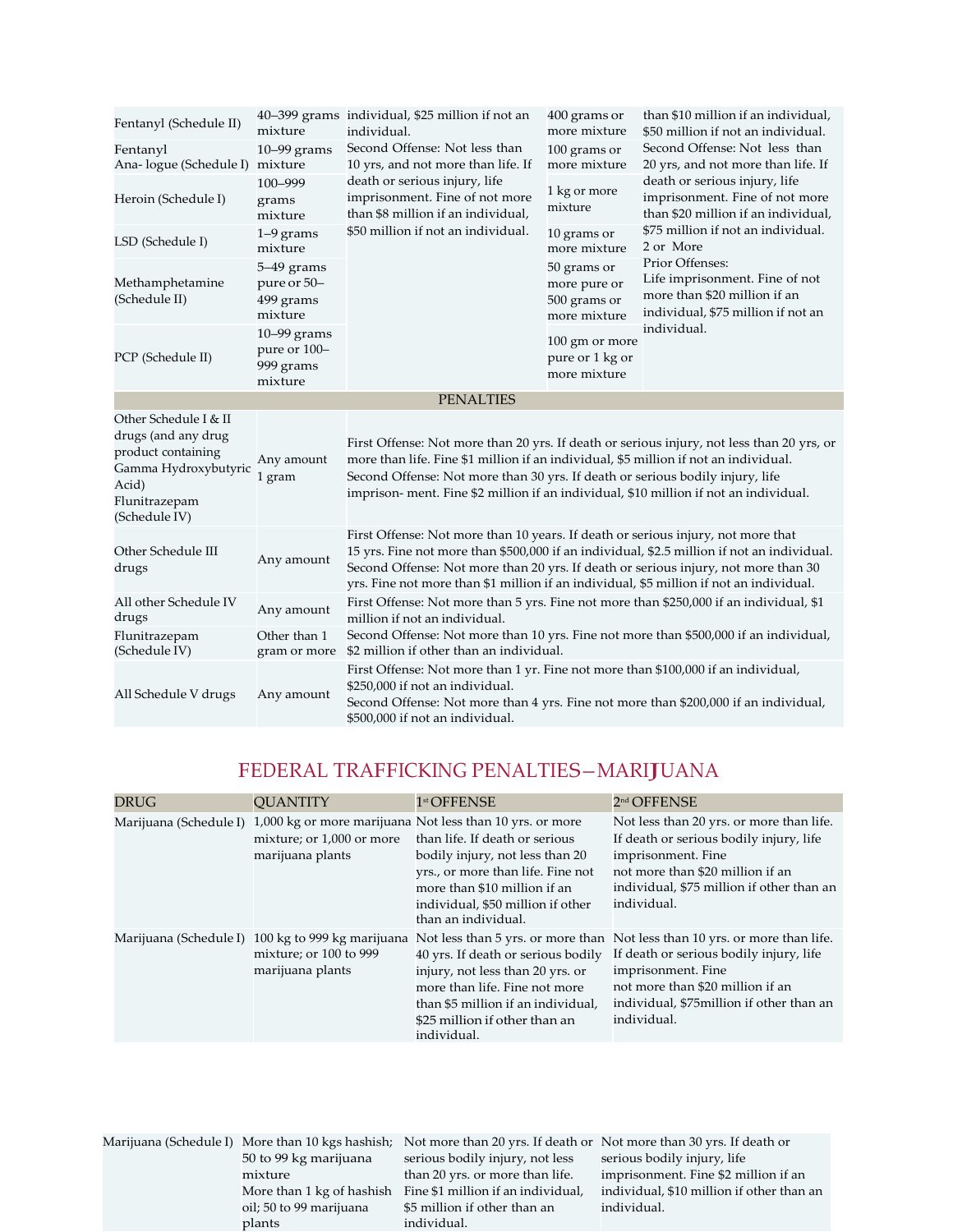| Marijuana (Schedule I)                   | Less than 50 kilograms<br>marijuana (but does not<br>include 50 or more<br>marijuana plants regard-<br>less of weight)<br>1 to 49 marijuana plants; | Not more than 5 yrs. Fine not<br>other than an individual. | Not more than 10 yrs. Fine \$500,000 if<br>more than \$250,000, \$1 million if an individual, \$2 million if other than<br>individual. |
|------------------------------------------|-----------------------------------------------------------------------------------------------------------------------------------------------------|------------------------------------------------------------|----------------------------------------------------------------------------------------------------------------------------------------|
| Hashish (Schedule I)                     | 10 kg or less                                                                                                                                       |                                                            |                                                                                                                                        |
| Hashish Oil (Schedule 1 kg or less<br>I) |                                                                                                                                                     |                                                            |                                                                                                                                        |

\*The minimum sentence for a violation after two or more prior convictions for a felony drug offense have become final is amandatory term of life imprisonment without release and a fine up to \$20 million if an individual and \$75 million if other than an individual.

## **Illinois State And Local Sanctions Regarding Drug And Alcohol Violation**

Under Illinois law, the sanctions listed below are imposed for alcohol and substance abuse offenses:

It is a Class A misdemeanor to sell or deliver alcohol to anyone under 21years of age or to any intoxicated person (235 ILCS 5/6-16). Violations can result in fines of up to \$2,500 and one year in jail.

- Illegal possession of alcohol by someone less than 21 years of age is a Class A misdemeanor with fines up to \$2,500and six months in jail.
- When a violation of the above directly or indirectly results in great bodily harm or death to any person, the person inviolation will be guilty of a Class 4 felony.
- It is illegal for a person under 21 to present false identification in an attempt to purchase alcohol.
- A person who falsely states in writing that he or she is at least 21 years of age when receiving alcohol from a representative, agent, or employee of an express company, common carrier, or contract carrier, or who has in his or her possession any false or fraudulent written, printed, or photo static evidence of age and identity, is guilty of a Class A misdemeanor and the person's sentence shall include, but not be limited to, the following: a penalty of not less than

\$500 and at least 25 hours of community service. If possible, any community service shall be performed for an alcohol abuse prevention program.

- Illinois enforces a zero tolerance law for persons under the age of 21 who purchase, attempt to purchase, or have any trace of alcohol in their system will lose their driving privileges. Their driver's license or instruction permit will be suspended or revoked without hearing.
- Individuals under the age of 21 can also be charged with a DUI if they have a blood alcohol level of .08 or any illegal drugs in their system. A first DUI offense can result in a \$1,000 fine and up to one year in jail. Subsequent offenses carry more severe fines and penalties; for example, the third DUI is a Class 4 felony with a minimum of six years loss of full driving privileges, imprisonment of one to three years, and fines of up to \$25,000.
- Possession of less than 2.5 grams of cannabis is a Class C misdemeanor for the first offense, with a fine of up to \$500 and/or imprisonment for up to 30 days. Possession of higher amounts of subsequent offenses can raise the charge as high as a Class 1 felony, with a fine of up to \$25,000 and imprisonment of four to fifteen years.
- Manufacture of delivery of less than 2.5 grams of cannabis can constitute a Class B misdemeanor punishable by a fine of \$1,500 and imprisonment of up to six months. Subsequent offenses or offenses involving higher amounts of cannabis can raise the charge to a Class X felony with fines of up to \$200,000 and imprisonment of up to 30 years.
- Possession of a controlled substance starts as a Class 4 felony with fines of up to \$25,000 and a jail sentence of 1 to three years. Greater amounts may increase the charge to a Class 1 felony with imprisonment of 10 to 50 years and fines of up to \$200,000.
- Those involved in the manufacture or delivery of a controlled substance may be found guilty of a Class 3 felony with a jail term of 2 to five years and a fine of up to \$75,000. The charge can go as high as a Class X felony with a penalty of up to \$500,000 and a sentence of 6 to 30 years.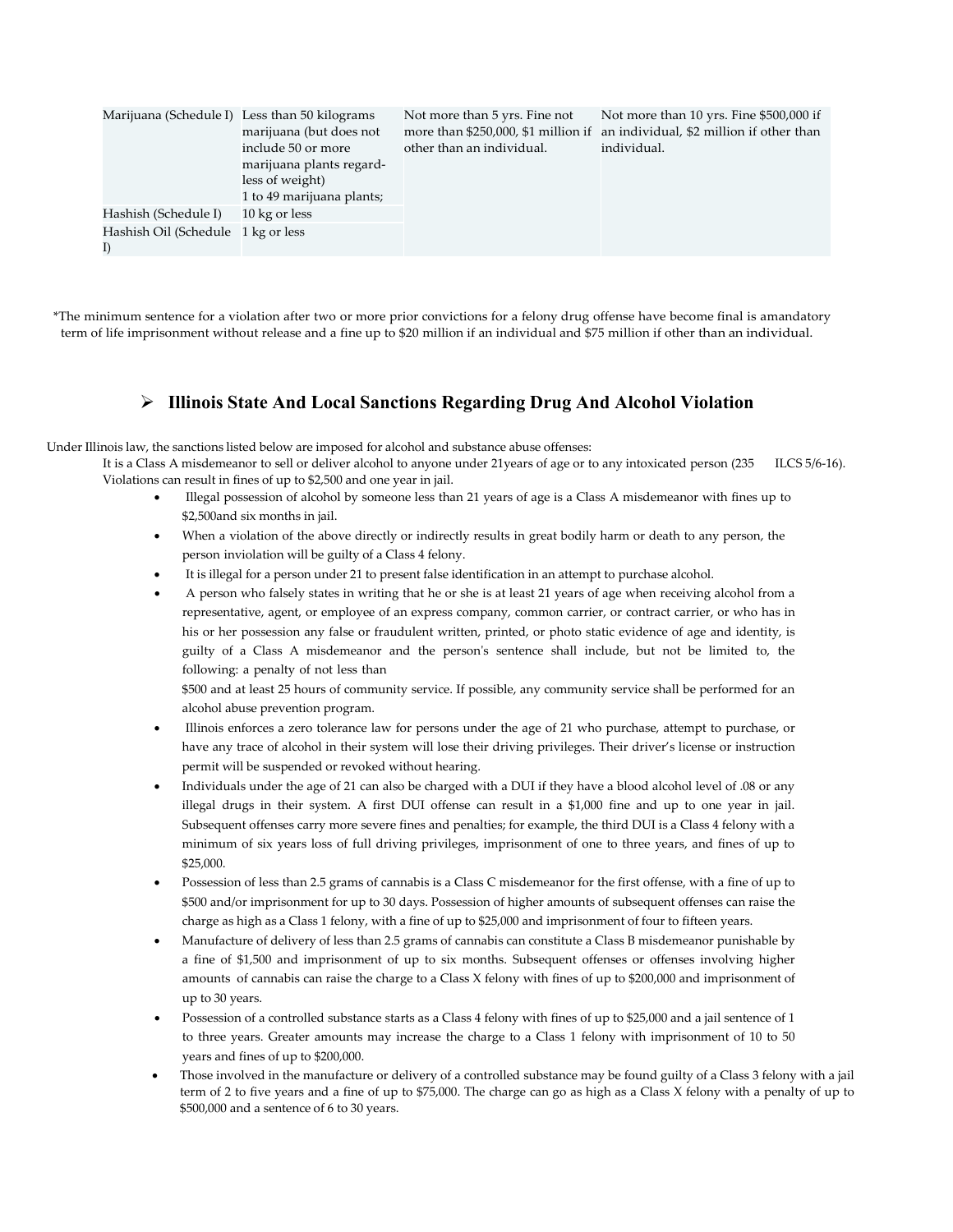**Confidentiality <sup>A</sup>**ll disciplinary actions, documentation including but not limited to drug and alcohol test results, will remain confidential to the extent required or allowed by law and in accordance with FERPA

#### **Drug-Free School And Workplace Standard Of Conduct**

Cosmetology and Spa Academy 's policy requires the maintenance of a drug and alcohol-free educational/workplace environment. The unlawful possession, use, sale, distribution, or manufacture of controlled substances or alcohol is prohibited at or on the properties related to Academy operations or as part of any Academy activities. Students are expected to abide by the Drug-Free Workplace and Drug-Free Schools and Communities acts. Students are prohibited from unlawful manufacture, distribution, possession or use of illegal drugs or alcohol. This prohibition applies while at or on the Academy or participating in any institutional activity off campus. Students who violate this policy will be subject to disciplinary action up to and including expulsion or termination from Cosmetology and Spa Academy. There are numerous legal sanctions and health risks associated with illegal drug and alcohol use. If you or anyone you know has a drug or alcohol-related problem, there are drug and alcohol counseling, treatment and rehabilitation facilities available in your area. The number for your local substance abuse treatment center is located in your orientation packet. There are also national organizations and hotlines available. The Alcoholism and Drug Abuse Hotline is (800) 252-6465. The National Academy on Drug Abuse Hotline is (800) 662-4257. Information about substance abuse education programs is available as required by the "Drug-Free Campus Act." This Act forbids the possession, use or sale of alcoholic beverages or illegal drugs on school grounds by any student, faculty or staff member.

## **Health And Welfare Of Others**

All students are expected to conduct themselves in a manner that will limit the potential for harm, damage or injury of another and/or to property. Gross negligence, abuse, or endangering the health and welfare of another are prohibited. This would include but is not limited to the use of oral or written (including electronic/Internet) threats, intimidation, coercion, verbal or non-verbal abuse or harassment, discriminatory behavior, inappropriate physical conduct, contact or behavior and/or other behavior deemed inappropriate by academy management. Students participating or displaying these behaviors or actions are subject to disciplinary action up to and including termination and subsequent legal action.

#### **School Flexibility:**

Cosmetology and Spa Academy reserves the right to alter or amend any portion of this policy at any time without prior notice. The school reserves the right to alter or modify this policy in a given situation depending on the totality of the circumstances. Time periods stated herein for the performance of any act or provision of any notice by the school are for guidance only and failure of Cosmetology and Spa Academy to strictly meet any time frame provided herein shall not preclude the school from taking any action provided herein. Under no circumstances shall failure to perform any act within the time frames herein excuse or relieve any student from his or her obligations, act to nullify any positive test, or relieve any student from the consequences of any positive test, or any other violation of this Policy.